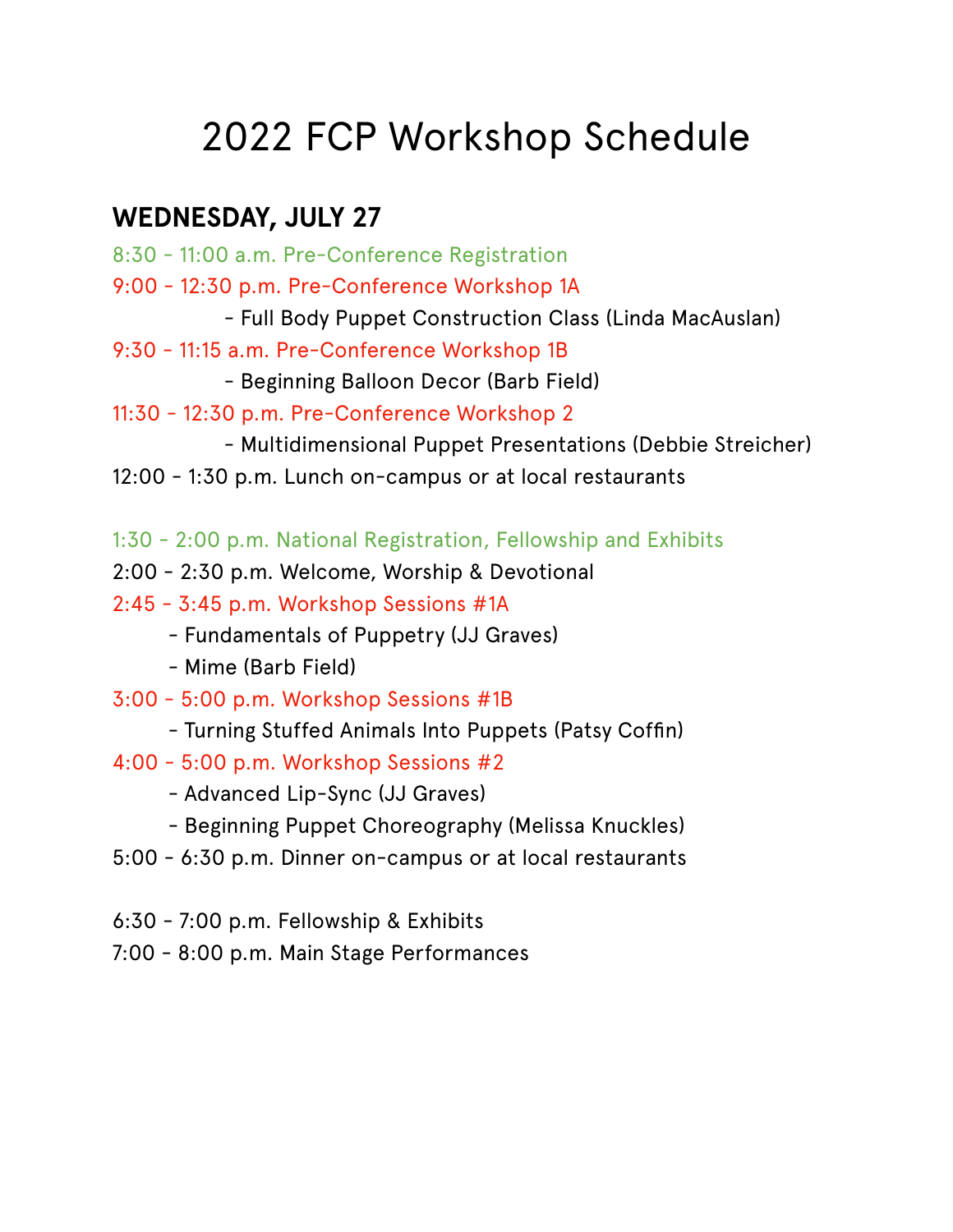## **THURSDAY, JULY 28**

9:00 - 9:30 a.m. Worship & Devotional

9:45 - 10:45 a.m. Workshop Sessions #3

- Developing Puppet Characters (JJ Graves)

- PERFORMANCE: Advanced Puppet Choreography Part 1 (Melissa Knuckles)

- Shadow Puppetry 101 Part 1 (Peter Wray)

11:00 - 12:00 p.m. Workshop Sessions #4

- Beginning a Clown Ministry (Barb Field)

- PERFORMANCE: Advanced Puppet Choreography Part 2 (Melissa Knuckles)

- Shadow Puppetry 101 Part 2 (Peter Wray)

12:00 - 1:30 p.m. Lunch on-campus or at local restaurants

1:45 - 2:45 p.m. Workshop Sessions #5

- You Outta Be In Pictures (Barb Field)

- PERFORMANCE: Advanced Creative Ministry Part 1 (Gabriel &

Garrett)

3:00 - 4:00 p.m. Workshop Sessions #6A

- Puppet Emotions and Body Language (JJ Graves)
- 3:00 5:00 p.m. Construction Workshops & Performance Classes #6B
	- PERFORMANCE: Advanced Creative Ministry Part 2
	- Puppet Costuming (Laura Wray)
- 5:00 6:30 p.m. Dinner on-campus or at local restaurants

#### 6:30 - 7:00 p.m. Express Registration, Fellowship & Exhibits

7:00 - 8:00 p.m. Main Stage Performances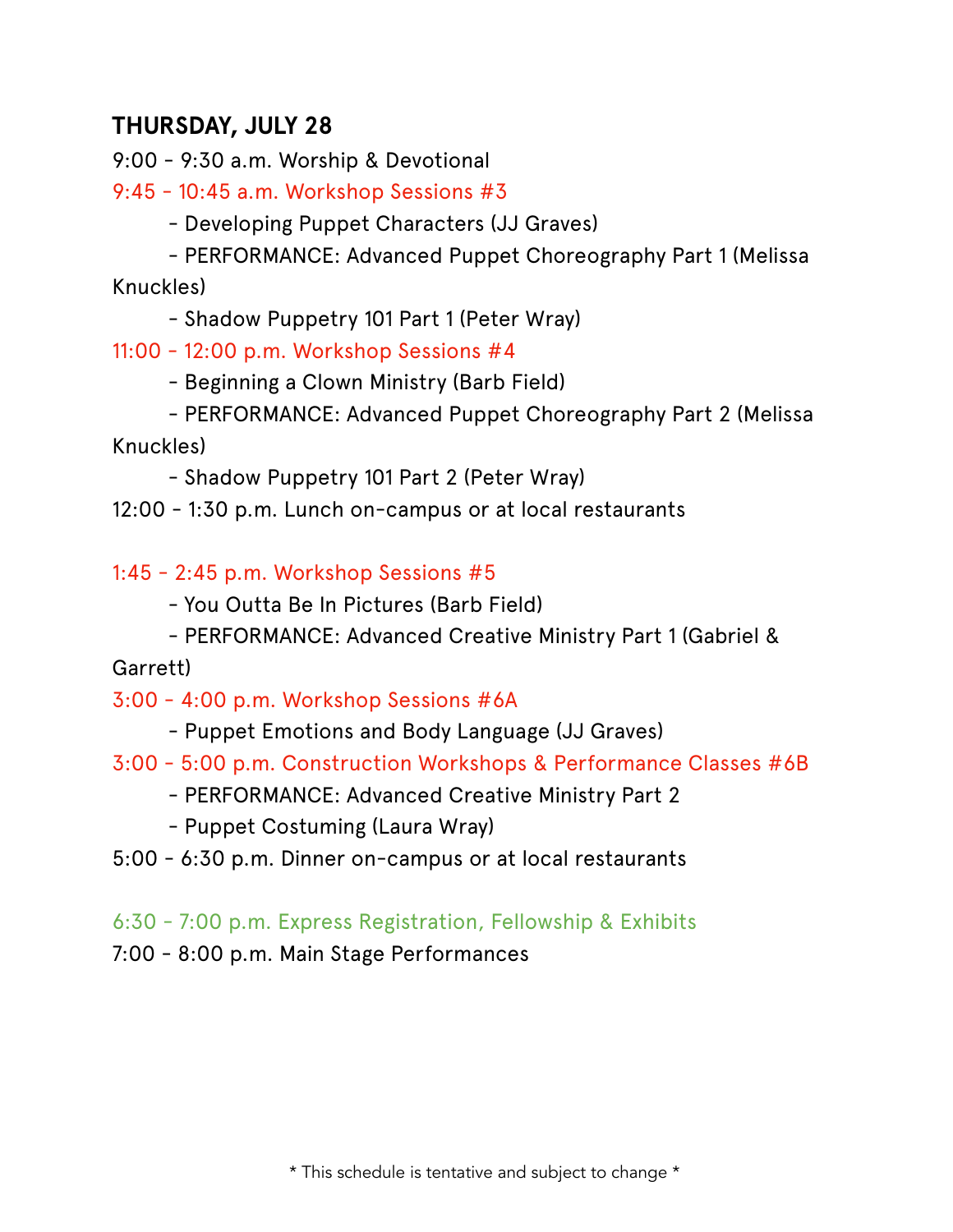### **FRIDAY, JULY 29**

9:00 - 9:30 a.m. Worship & Devotional

9:45 - 10:45 a.m. Workshop Sessions #7

- Whose Line-Dance Is It Anyway? (Jeff Smith)

- Easy Gospel Magic for Object Lessons Part 1 (Mark Howell)

- PERFORMANCE: Stretch-A-Belly Choreography Part 1 (Melissa Knuckles)

11:00 - 12:00 p.m. Workshop Sessions #8

- Team Leadership (Debbie Streicher)

- Easy Gospel Magic for Object Lessons Part 2 (Mark Howell)

- PERFORMANCE: Stretch-A-Belly Choreography Part 2

12:00 - 1:30 p.m. Lunch on-campus or at local restaurants

#### **12:45 - 1:30 p.m. FCP Annual Business Meeting (For Members of FCP)**

#### 1:45 - 2:45 p.m. Workshop Sessions #9

- Intro to Blacklight Shows (Barb Field)

- PERFORMANCE: Movement for Non-Movers: God Rods Part 1 (Jeff Smith)

- Fabric Puppets Children Can Make and Use (Patsy Coffin & Linda MacAuslan)

#### 3:00 - 4:00 p.m. Workshop Sessions #10

- Creating & Teaching Kingdom Parables (Rick & Sheryl Gudgeon)

- PERFORMANCE: Movement for Non-Movers: God Rods Part 2

- Paper Puppets Children Can Make and Use (Patsy & Linda)

5:00 - 6:30 p.m. Dinner on-campus or at local restaurants

6:30 - 7:00 p.m. Fellowship & Exhibits

7:00 - 8:00 p.m. Main Stage Performances

8:15 - 9:00 p.m. Ministry Slam